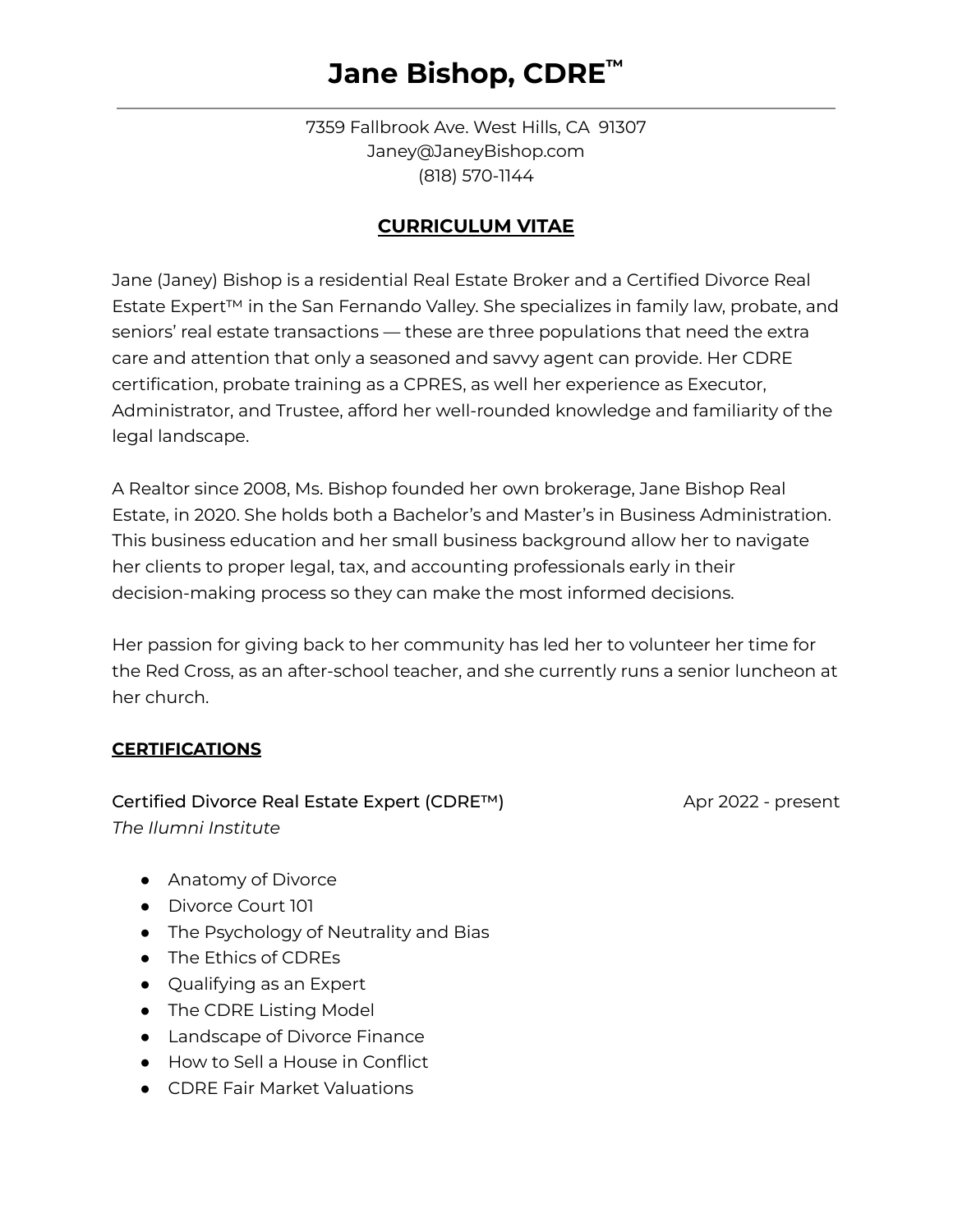# Jane (Janey) Bishop, CDRE ™

| Real Estate Collaborative Specialist - Divorce<br><b>Employer Assisted Housing</b> | 2020<br>2014   |
|------------------------------------------------------------------------------------|----------------|
| Certified Probate Real Estate Specialist                                           | 2012           |
| Senior Real Estate Specialist                                                      | 2012           |
| California Tax Education Council (CTEC) Certification                              | 2009 - 2011    |
|                                                                                    |                |
| <b>EDUCATION</b>                                                                   |                |
| California State University Northridge                                             | 1997 - 1999    |
| <b>Master of Business Administration</b>                                           |                |
| Loyola Marymount University                                                        | 1978 - 1981    |
| <b>Bachelor of Business Administration</b>                                         |                |
| <b>Real Estate License</b>                                                         |                |
| DRE 01838769                                                                       |                |
| <b>Broker</b><br>$\bullet$                                                         | Jan 2018       |
| Agent<br>$\bullet$                                                                 | Nov 2008       |
| <b>Continuing Education</b>                                                        |                |
| Risk Management<br>$\bullet$                                                       | 2021           |
| <b>Environmental Hazards</b><br>$\bullet$                                          | 2021           |
| Ethics<br>$\bullet$                                                                | 2021           |
| Fair Housing<br>$\bullet$                                                          | 2021           |
| <b>Trust Funds</b><br>$\bullet$                                                    | 2021           |
| <b>Non Traditional Mortgages</b><br>$\bullet$                                      | 2021           |
| <b>Buyer Agency</b><br>$\bullet$                                                   | 2021           |
| <b>PROFESSIONAL BACKGROUND</b>                                                     |                |
| <b>Real Estate Broker</b>                                                          | 2020 - Present |
| Jane Bishop Real Estate                                                            |                |
| Helping Families in Divorce                                                        |                |

- Probate
- Seniors Downsizing